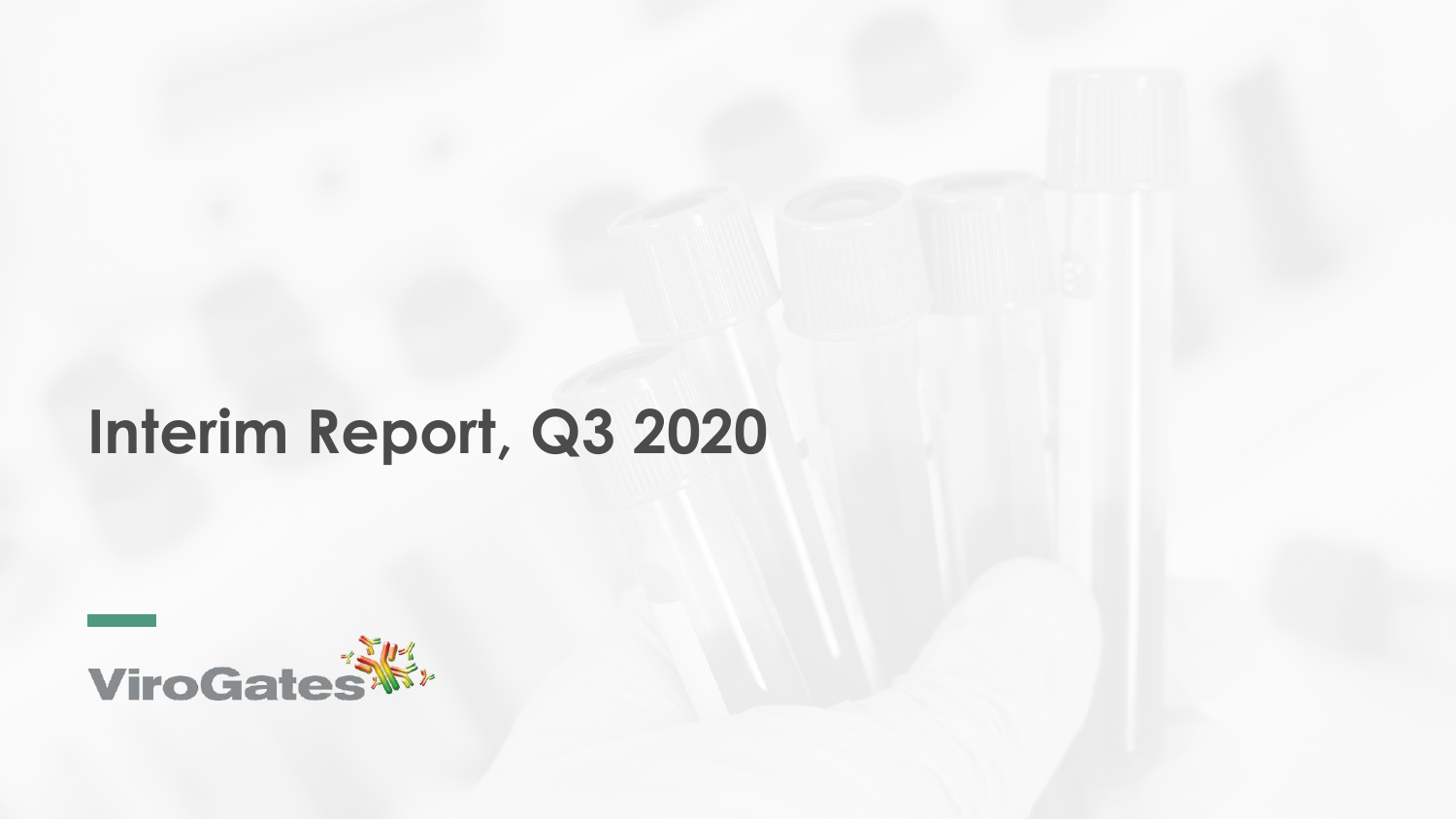#### **Forward-looking statements**

*Certain information set forth and given in this presentation contains "forward*-*looking information", including "future*-oriented *financial information" and "financial outlook", under applicable securities laws (collectively referred to herein as forward*-looking statements). Except for statements of historical fact, information contained herein constitutes forward-looking statements and includes, but is not limited to, the (i) projected financial performance of ViroGates A/S (ViroGates); (ii) the expected *development of ViroGates' business, projects and joint ventures; (iii) execution of ViroGates' vision and growth strategy,*  including with respect to future M&A activity and global growth; (iv) sources and availability of third-party financing for *ViroGates' projects; (v) completion of ViroGates' projects that are currently underway, in development or otherwise under consideration; (vi) renewal of ViroGates' current customer, supplier and other material agreements; and (vii) future liquidit*y, working capital, and capital requirements.

Forward-*looking statements are provided to allow potential investors the opportunity to understand management's beliefs and*  opinions in respect of the future so that they may use such beliefs and opinions as one factor in evaluating an investment. These statements are not guarantees of future performance and undue reliance should not be placed on them. Such forwardlooking statements necessarily involve known and unknown risks and uncertainties, which may cause actual performance and financial results in future periods to differ materially from any projections of future performance or result expressed or implied by such forward-looking statements.

Although forward-looking statements contained in this presentation are based upon what management of ViroGates believes are reasonable assumptions, there can be no assurance that forward-looking statements will prove to be accurate, as actual results and future events could differ materially from those anticipated in such statements. ViroGates undertakes no obligation to update forward-*looking statements if circumstances or management's estimates or opinions should change except as*  required by applicable securities laws. The reader is cautioned not to place undue reliance on forward-looking statements.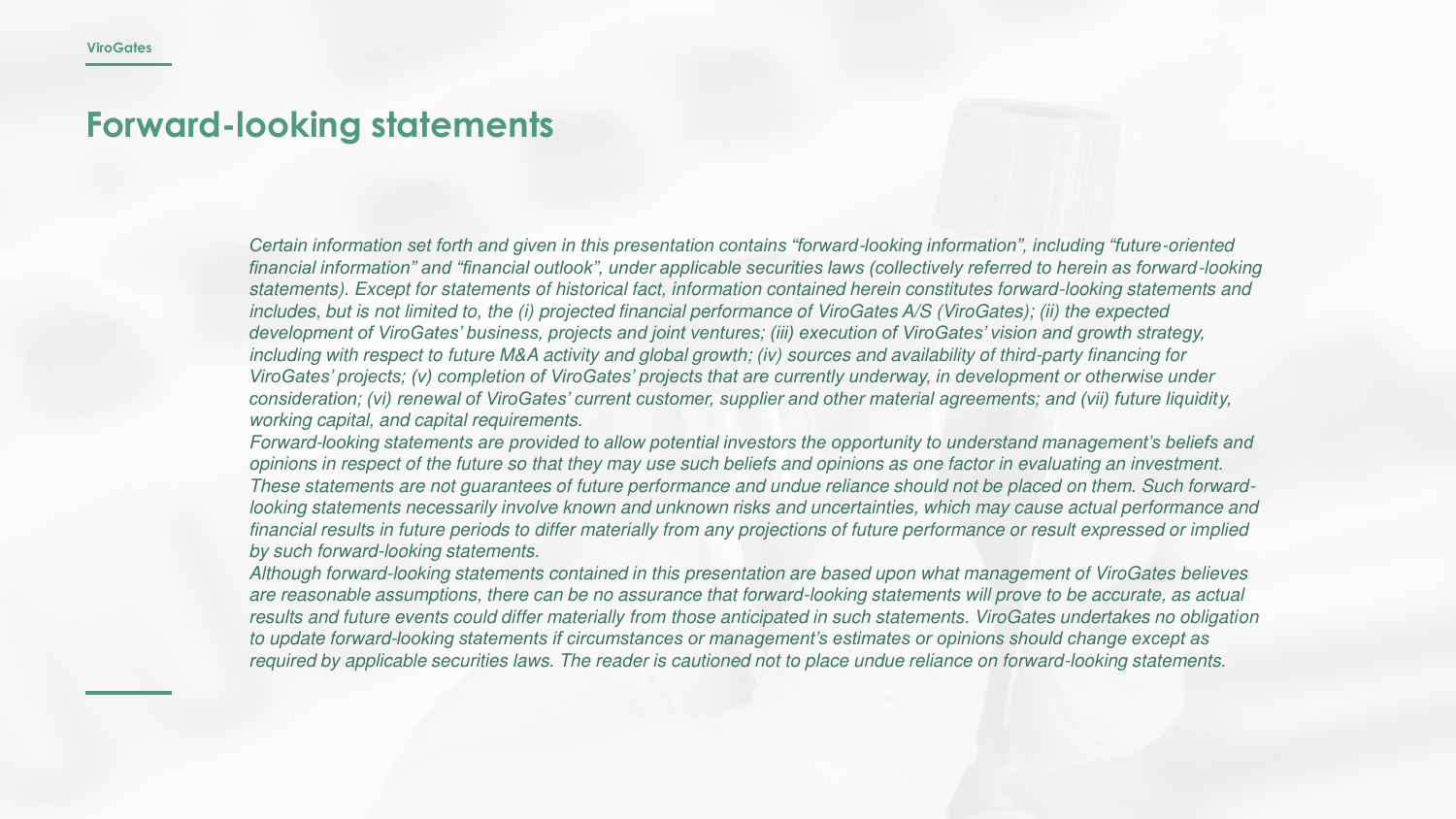| Summary                     |    |                  |
|-----------------------------|----|------------------|
|                             |    | Or<br>Dir        |
| <b>Management review</b>    | 8  | rep<br>pe<br>Vir |
| <b>Financial statements</b> | 13 | The              |
|                             |    |                  |

**20**

**Statement by the Board and Executive Management**

27 October 2020, the Board of rectors has approved the quarterly port for the third quarter of 2020 (the period 1 July – 30 September 2020) for oGates A/S.

e quarterly report is unaudited.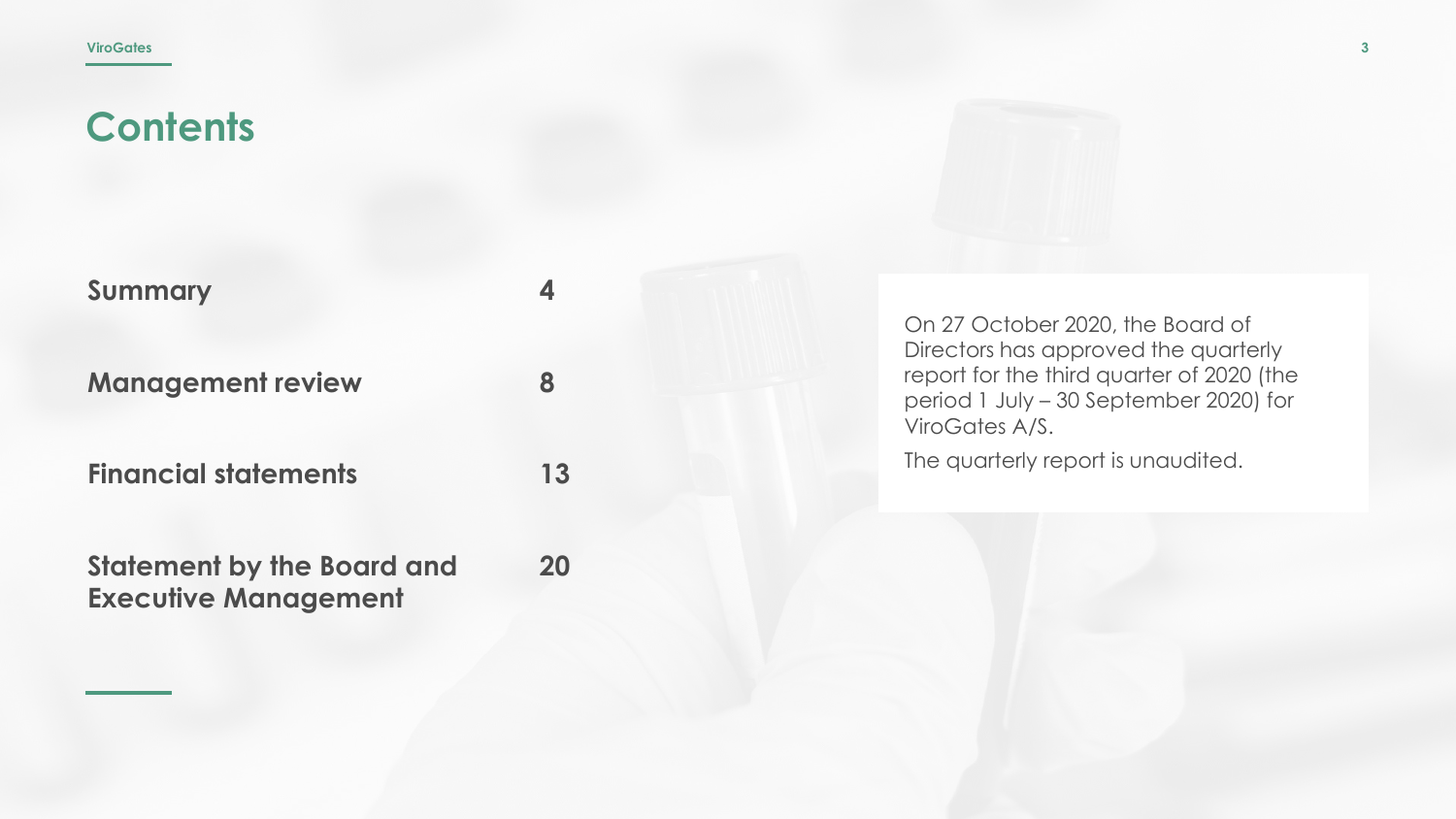| <b>Summary</b>                                                   |    |
|------------------------------------------------------------------|----|
| <b>Management review</b>                                         |    |
| <b>Financial statements</b>                                      | 13 |
| <b>Statement by the Board and</b><br><b>Executive Management</b> | 20 |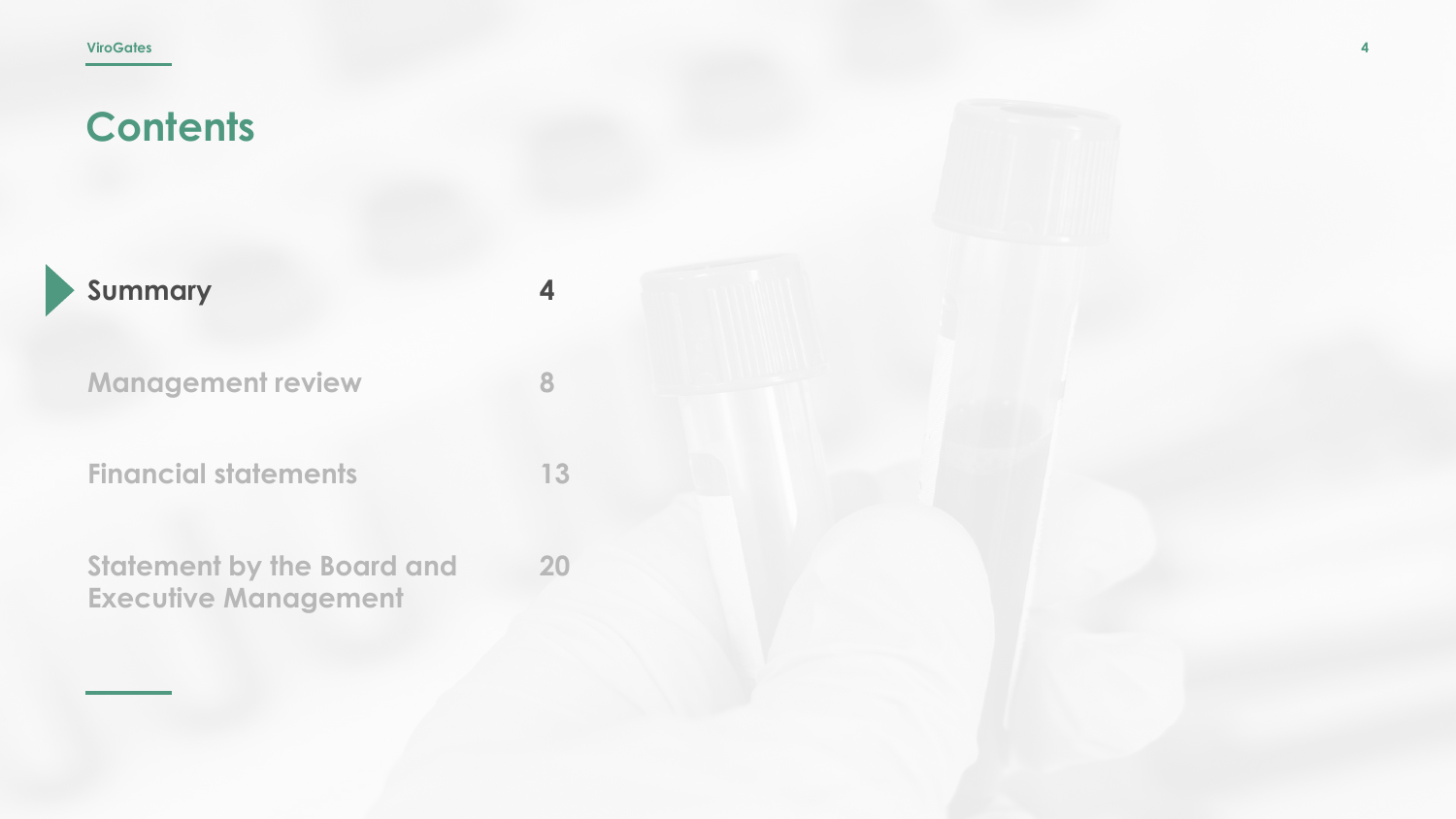## **Revenue increased to 1,850 TDKK in Q3 due to resumed testing by a key routine customer and increasing number of orders**

#### **Financial results in Q3, 2020**

*(Q3, 2019 results in brackets)*

- Revenue increased by 236% to TDKK 1,850 (TDKK 551)
- Operating expenses increased by 17% to TDKK -5,503 (TDKK -4,700)
- Operating loss decreased by -6% to TDKK -3,979 (TDKK -4,237)
- Net loss decreased by -6% at TDKK -3,749 (TDKK -3,994)
- Cash and cash equivalents at the end of the period amounted to TDKK 38,028 (TDKK 47,625)

*"In Q3, 2020, our revenue reached the highest quarterly level since the IPO with the growth of 236% compared to Q3 last year and 143% compared to the previous quarter. The growth is partly due to resumed testing by a large account and increasing orders across products. The revenue of the first three quarters is close to 2019-levels for the same period, indicating that new customers to some extent have offset the single customer testing halt's negative effect in 2020. The net loss of -3.7 DKKm continues to be a result of the significant investments made in sales and marketing."*

Mark Christian Hvidberg da Silva, CFO

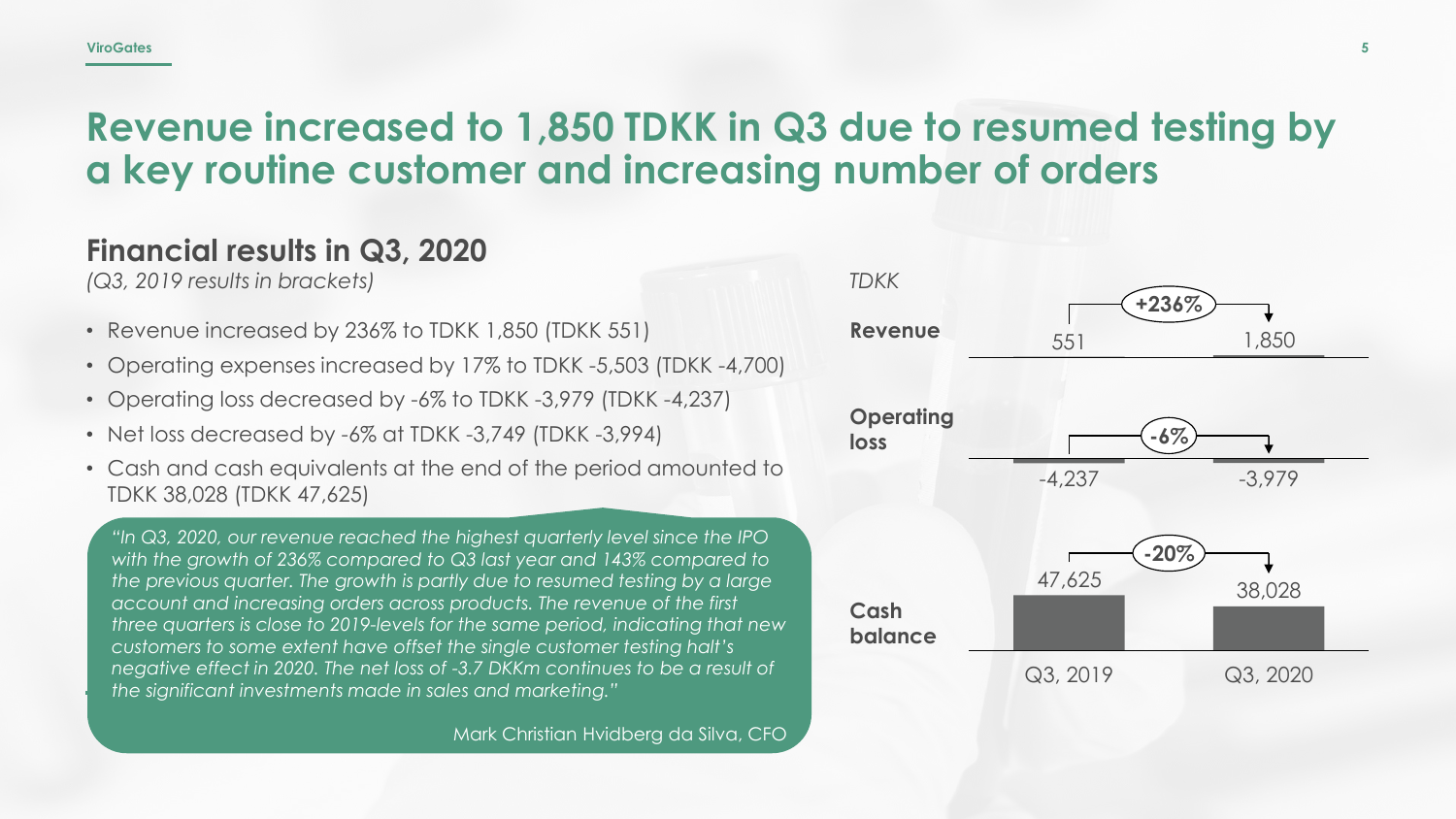## **Two new clinical routine customers in Spain were introduced in Q3**

#### **Business highlights Q3, 2020**

- Announced clinical implementation of suPARnostic® TurbiLatex at Hospital Clínico Universitario Virgen de la Arrixaca in the emergency department with a focus on triaging COVID-19 patients
- Announced receipt of a first order from the University Hospital of Salamanca, a new clinical routine customer in Spain **2**

*"In Q3, our investments in the Spanish market continued to yield results with two new clinical routine customers introduced. The sales of our TurbiLatex product indicate that the focus on clinical routine use at emergency departments is beginning to have an impact. In other markets, the pipeline of potential clinical routine customers still looks promising despite COVID-19 slowing sales activities."*

Jakob Knudsen, CEO

**new clinical routine customers in Spain**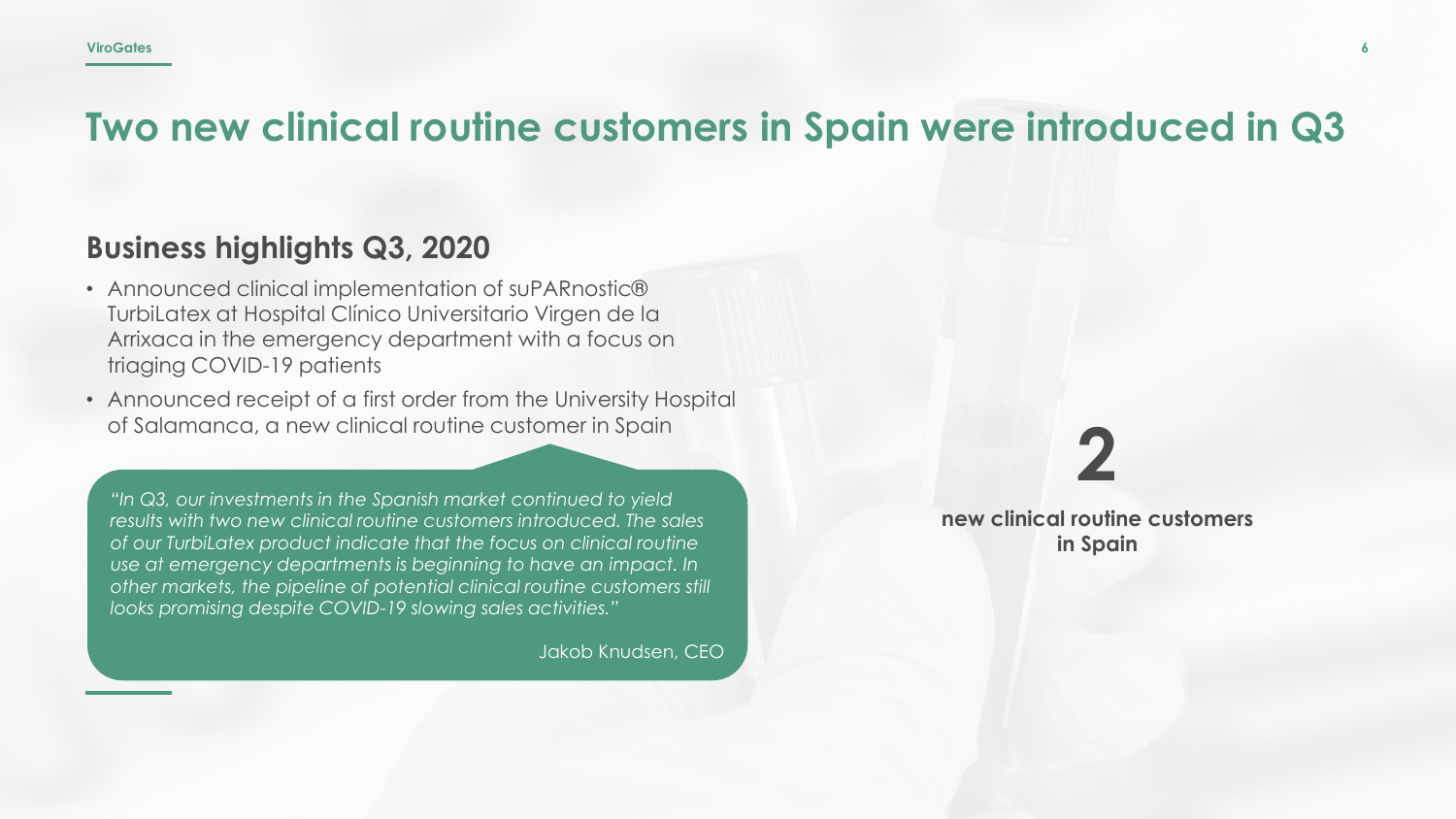#### **ViroGates**

## **Increasing revenue from a larger customer base and more clinical routine customers is expected – COVID-19 impact is still uncertain**

#### **Full year outlook, 2020**

- More clinical routine customers are expected in the coming quarters and new customers are expected to increase revenue significantly, however, a certain ramp-up time is needed and new customers in 2020 will not necessarily have a large impact on full-year 2020 revenue
- The TurbiLatex product's share of total revenue is expected to increase as more clinical routine customers are added
- The COVID-19 outbreak has caused a delay in most sales activities at hospitals but has also generated an increased interest in using suPARnostic® to help triage patients during the pandemic – the fullyear net impact of COVID-19 remains uncertain and a key risk
- The strategic objective to become cash flow positive with the existing cash at hand is maintained

*"Our key focus remains on triage in emergency departments. Nevertheless, amidst a pandemic and economic downturn affecting hospitals across all our sales territories, we note hospitals use suPAR to triage COVID-19 patients. In Spain, this led to four clinical routine customers in just six months. In addition to growing our customer base, we have received an increasing number of purchasing orders per customer. Adding this to our current pipeline, we expect more clinical routine customers in the coming quarters."*

Thomas Krarup, VP Global Sales & Marketing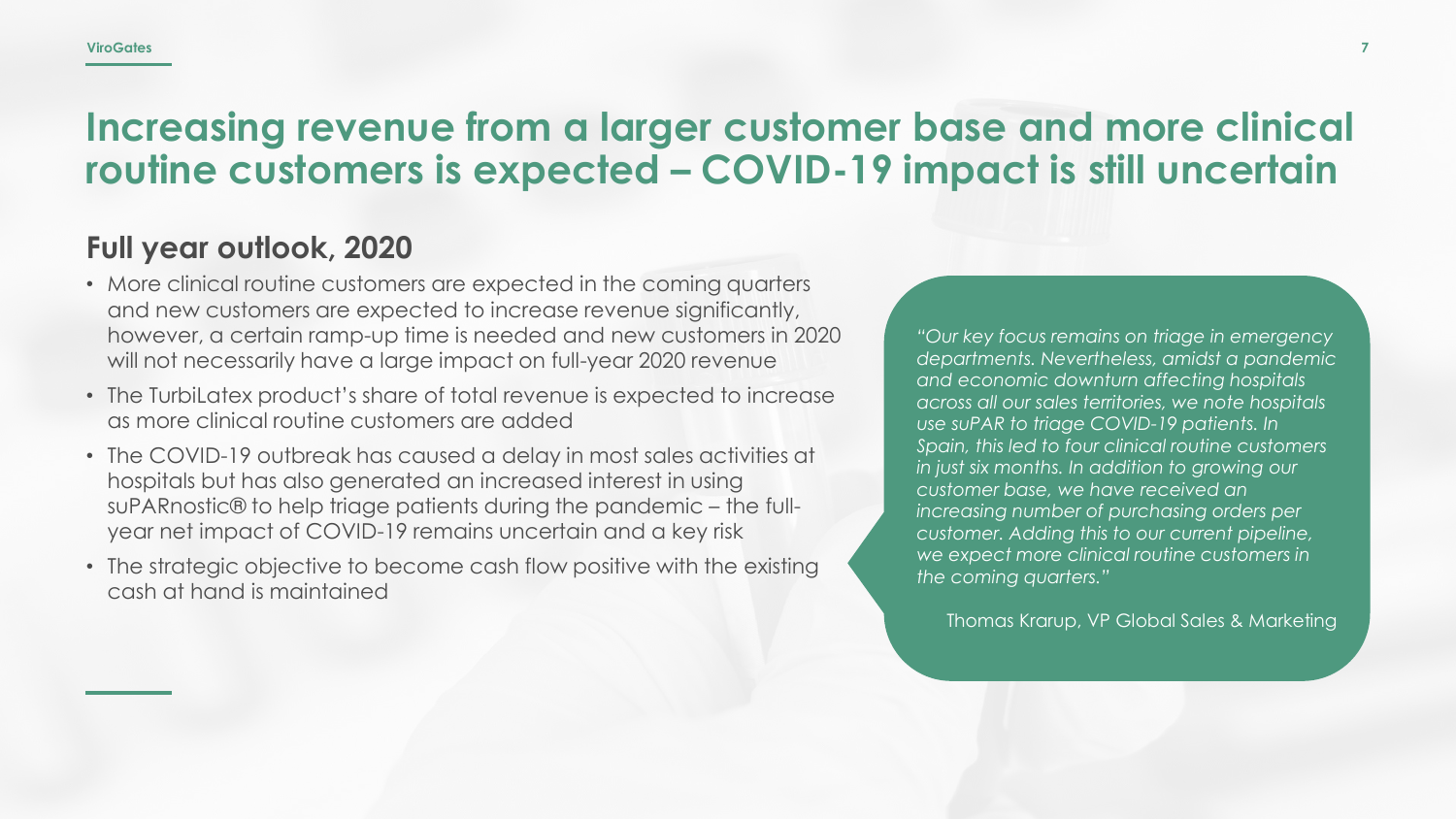| <b>Summary</b>                                                   |    |
|------------------------------------------------------------------|----|
| <b>Management review</b>                                         |    |
| <b>Financial statements</b>                                      | 13 |
| <b>Statement by the Board and</b><br><b>Executive Management</b> | 20 |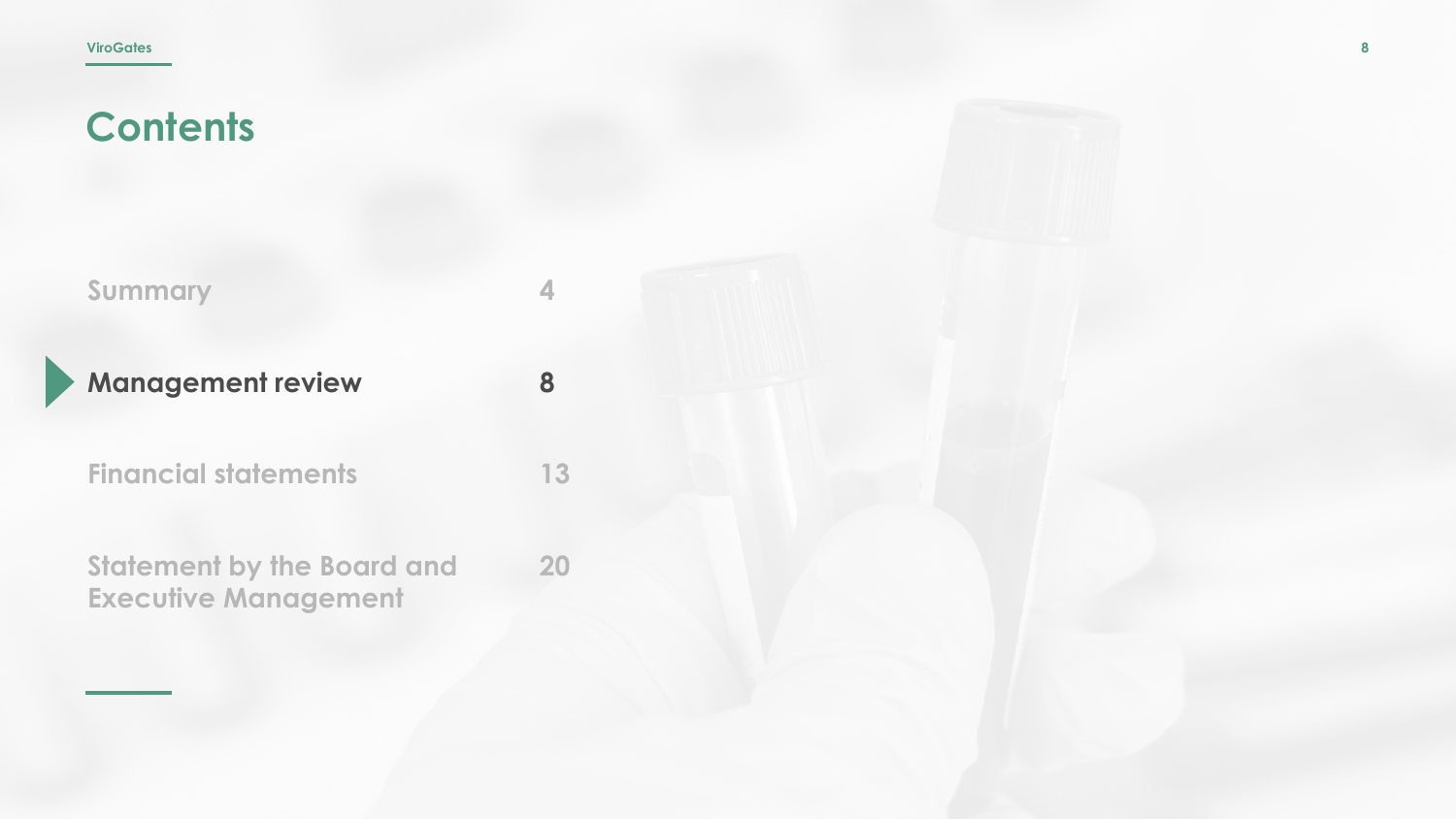## **Financial highlights**

#### **Key figures and ratios**

|                                | DKK ('000) unless otherwise stated    | Q3<br>2020 | Q3<br>2019 | $\%$<br>change           | 2019      | DKK unless otherwise stated        | Q3<br>2020 | Q3<br>2019 | $\sqrt{2}$<br>change | 2019     |
|--------------------------------|---------------------------------------|------------|------------|--------------------------|-----------|------------------------------------|------------|------------|----------------------|----------|
|                                | Net revenue                           | 1,850      | 551        | 236%                     | 3,582     | Rate of return $(\%)$              | $-101.06$  | $-132.84$  | $-24%$               | $-736,8$ |
|                                | Gross profit/loss                     | 1,524      | 463        | 229%                     | 3,198     | Market share price, end of period  | 61.5       | 35.0       | 76%                  | 34.3     |
| <b>INCOME</b>                  | Operating profit/loss                 | $-3,979$   | $-4,237$   | -6%                      | $-19,723$ | Earnings per share before dilution | $-1.20$    | $-1.32$    | $-9\%$               | $-6.19$  |
| <b>STATEMENT</b>               | Financial income and expenses, net    | $-74$      | -66        | 12%                      | $-286$    | Earnings per share after dilution  | $-1.12$    | $-1.15$    | $-3%$                | $-5.43$  |
|                                | Profit/loss for the period before tax | $-4,054$   | $-4,303$   | -6%                      | $-20,009$ | Equity ratio (%)                   | 83%        | 93%        | $-11\%$              | 93%      |
|                                | Profit/loss for the period            | $-3,749$   | $-3,994$   | -6%                      | $-18,797$ | Employees, end of period (#)       | 14         | 11         | 27%                  | 12       |
|                                | Total assets                          | 43,021     | 52,466     | $-18%$                   | 45,157    |                                    |            |            |                      |          |
| <b>BALANCE</b><br><b>SHEET</b> | Equity                                | 35,756     | 48,993     | $-27%$                   | 42,215    |                                    |            |            |                      |          |
|                                | Invested capital                      | 7,265      | 3,473      | 109%                     | 2,942     |                                    |            |            |                      |          |
|                                | Cash flows from operating activities  | $-1,285$   | $-2,338$   | $-45%$                   | $-18,072$ |                                    |            |            |                      |          |
| <b>CASH</b>                    | Cash flows from investment activities | $-118$     | $-202$     | $-41%$                   | $-603$    |                                    |            |            |                      |          |
| <b>FLOW</b>                    | Cash flows from financing activities  | $\circ$    | $\circ$    | $\overline{\phantom{a}}$ | $\circ$   |                                    |            |            |                      |          |
| <b>STATEMENT</b>               | Total cash flows                      | $-1,403$   | $-2,539$   | $-45%$                   | $-18,675$ |                                    |            |            |                      |          |
|                                | Investment in tangible fixed assets   | $-114$     | $-202$     | $-44%$                   | $-547$    |                                    |            |            |                      |          |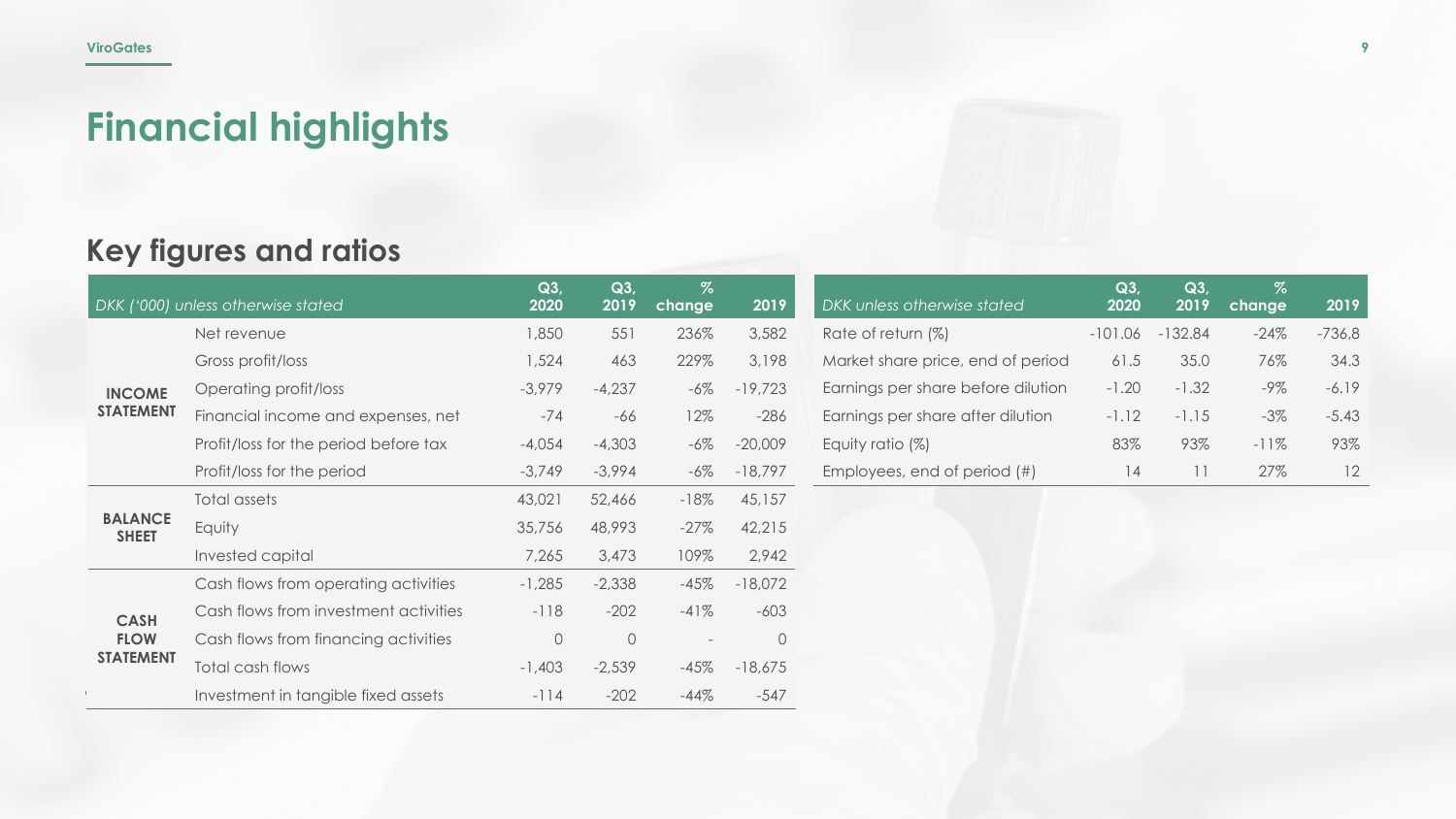## **Financial highlights (continued)**

#### Revenue by product **Revenue by geographic area**

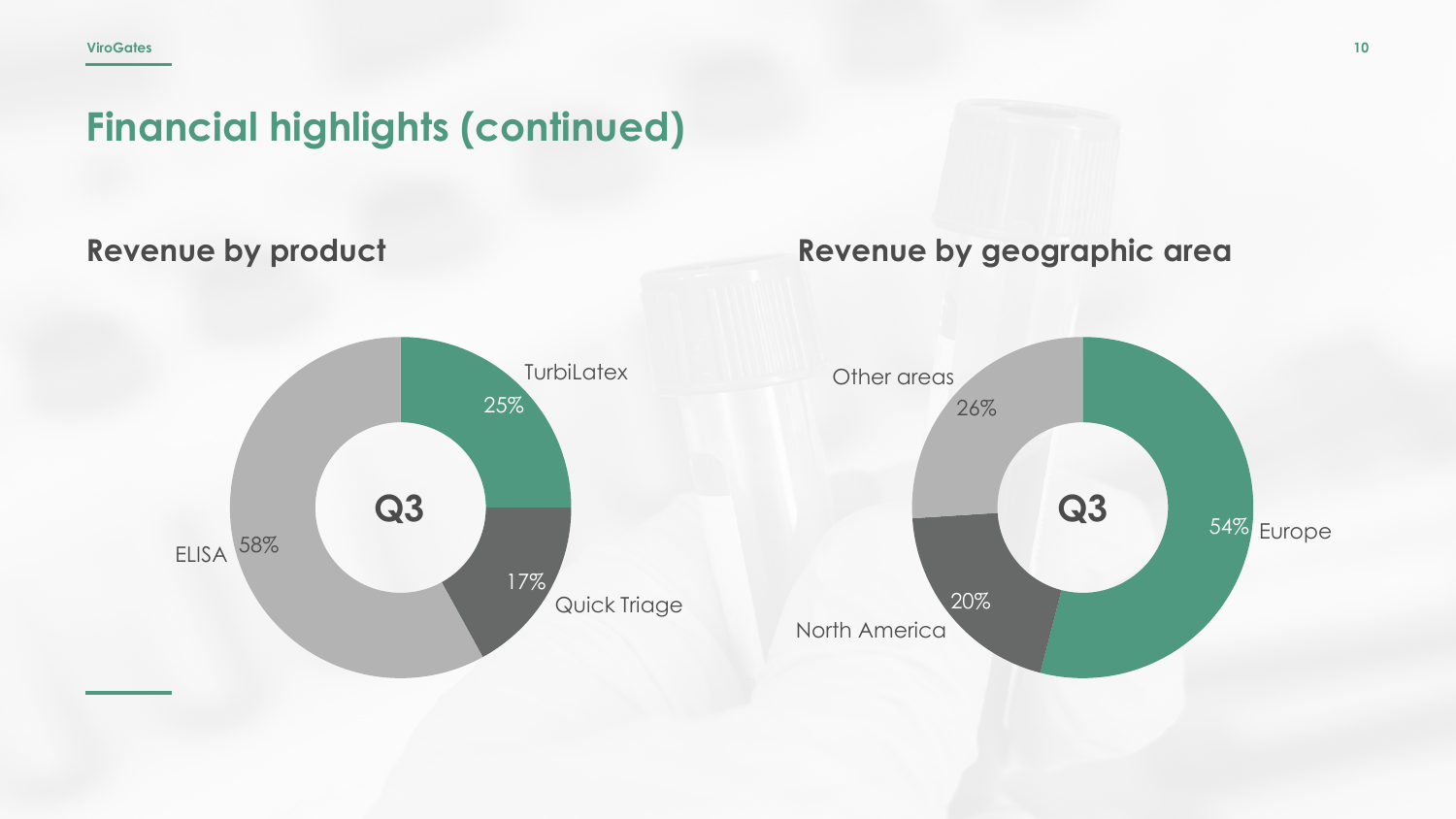## **The commercial strategy continues to show effect in Spain – product development and EU grant activities are progressing**



#### **Additional customers in Spain**

In our half-year report, we saw the first tangible results of our focused sales effort in the Spanish market. We are happy to see this continue in Q3, where we welcomed two new clinical routine customers in Spain. The Arrixaca Hospital is the second customer in the Murcia region proving the importance of reference hospitals nearby. Another Spanish region experienced a similar effect where we got our second customer based on evidence from the neighboring hospital.

#### **COVID-19 status**

Following the first wave of COVID-19 halts on sales activities, we have had more inquiries from potential customers interested in using suPARnostic® products for COVID-19 patients. Hospitals are interested in the first data showing that suPARnostic® can help discharge patients with low risk of complications from COVID-19. We are expecting more data to come out to potentially validate the initial findings.

#### **Shifting the product mix to clinical products**

Going forward, we will report on the revenue based on product mix and region. We want to emphasize the importance of growing our two clinically relevant products, suPARnostic® Quick Triage and TurbiLatex. While we encourage research conducted based on our ELISA product, hospitals will make recurring orders based on the clinical product lines. In Q3, clinical products accounted for roughly half of the revenue.

#### **Grant, clinical and product development**

We have initiated work on all the work packages mentioned in the EU Horizon 2020 grant program. Hospitals in Denmark and Greece are involved in developing suPARnostic® triage guidelines for COVID-19 patients and a suPARnostic®-guided interventional study on two COVID-19 disease drugs. The role of suPARnostic® in driving a therapeutic invention is a novel area. Given the prognostic strength of suPARnostic®, it could make sense to mostly focus on treating patients with high suPAR levels with costly and potentially harmful drugs.

The total value of the grant is DKK 6.6 million DKK.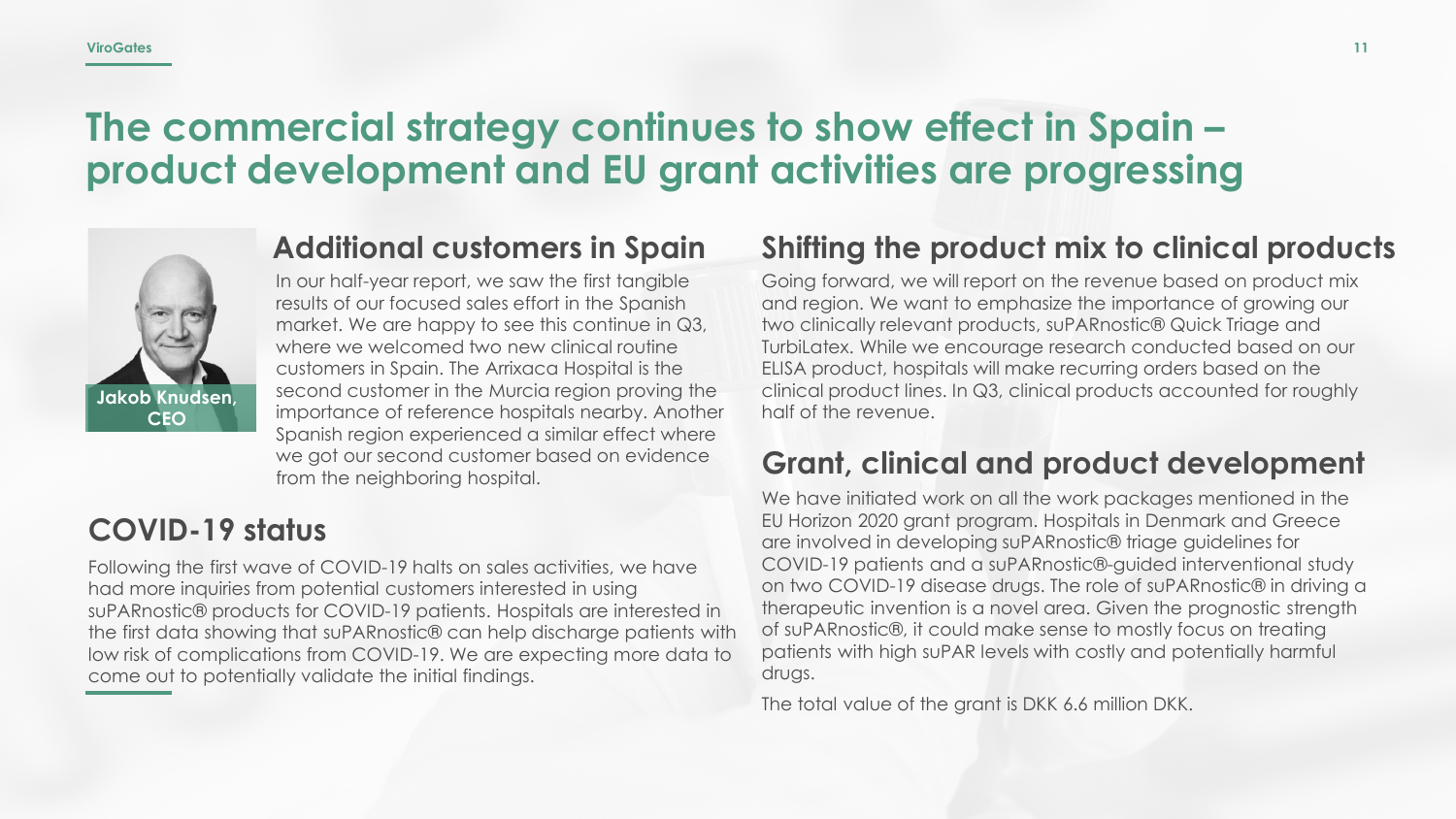## **The current revenue development supports the strategic objective of becoming cash flow positive with existing cash at hand**

### **More customers expected in 2020**

The new routine customers in Q3 and ongoing local studies reaching the final stages make us confident that we will get new clinical customers on an ongoing basis. We expect the effect of local reference hospitals to boost growth further. As part of our structured sales approach, we focus on the connection between potential hospitals and hospital chains or regional structures. The customer segmentation takes this into account, and we encourage initial customers to work with us to bring others on board.

### **Risks and uncertainty from COVID-19**

The critical risks for ViroGates concerning COVID-19 remains an issue of concern despite the interest seen in Q3. It is still complicated to conduct face-to-face meetings in most hospitals and the conferences used to generate leads are postponed. The net effect of the COVID-19 outbreak remains uncertain and a critical risk for 2020.

#### **New products and validations to come**

We maintain expectations for launching a new point-of-care product based on the collaboration with GENSPEED Biotech (AT) in Q1, 2021.

suPARnostic® TurbiLatex validations are ongoing, and we expect additional instrument platform validations from large providers such as Siemens, Abbott, Roche, and Beckman Coulter during 2020/2021.

### **Maintained strategic objective**

ViroGates maintains its strategic objective of becoming cash flow positive with the existing cash at hand.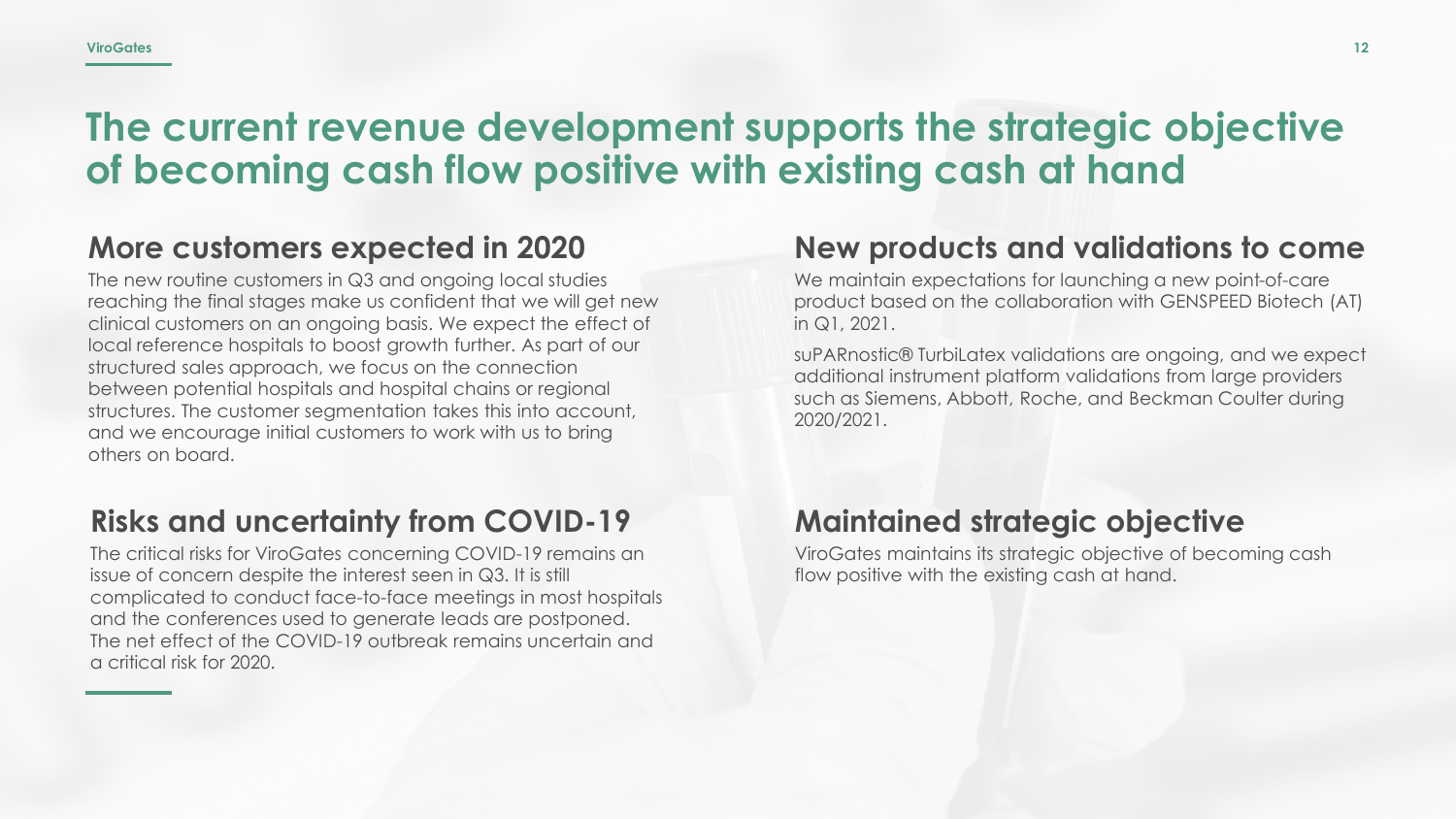| <b>Summary</b>           |  |
|--------------------------|--|
| <b>Management review</b> |  |

**Financial statements**

**13**

**20**

**Statement by the Board and Executive Management**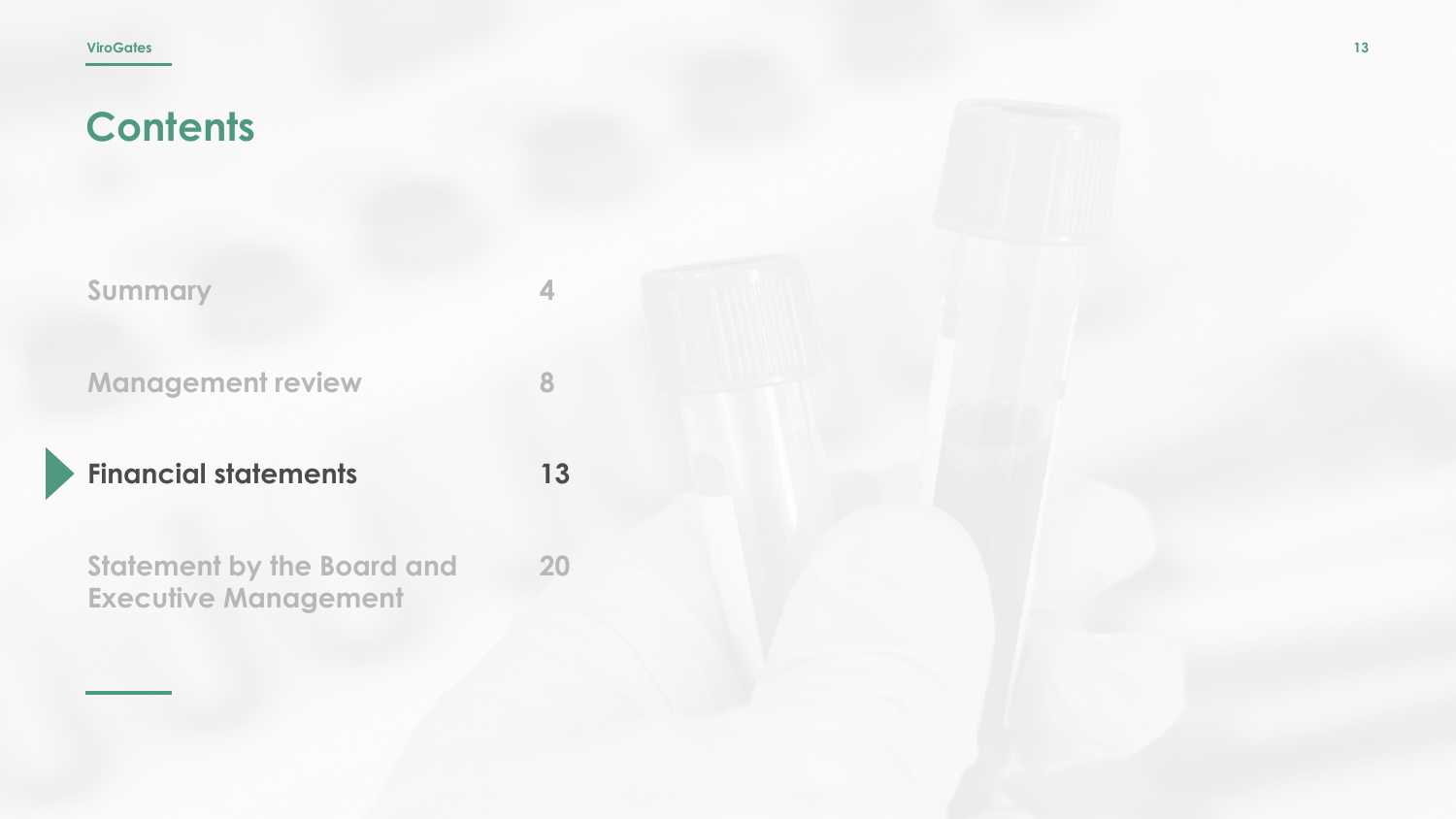## **Income Statement**

| <b>PROFIT &amp; LOSS</b><br>Amounts in DKK ('000) | <b>Note</b>    | Q3<br>2020     | Q3<br>2019 | $\%$<br>change | $Q1-Q3,$<br>2020 | $Q1-Q3,$<br>2019 | $\%$<br>change |
|---------------------------------------------------|----------------|----------------|------------|----------------|------------------|------------------|----------------|
| Net revenue                                       |                | 1,850          | 551        | 236%           | 3,055            | 3,121            | $-2%$          |
| Cost of goods/services sold                       |                | $-326$         | $-88$      | 270%           | $-655$           | $-257$           | 155%           |
| <b>Gross profit</b>                               |                | 1,524          | 463        | 229%           | 2,400            | 2,864            | $-16%$         |
| Sales and distribution costs                      | 1, 7           | $-3,279$       | $-2,641$   | 24%            | $-10,628$        | $-8,913$         | 19%            |
| Research and development costs                    | 1, 7           | $-1,412$       | $-1,447$   | $-2\%$         | $-4,058$         | $-4,248$         | $-4%$          |
| Administrative costs                              |                | $-812$         | $-612$     | 33%            | $-2,688$         | $-2,397$         | 12%            |
| <b>Operating loss</b>                             |                | $-3,979$       | $-4,237$   | $-6%$          | $-14,974$        | $-12,694$        | 18%            |
| Financial income                                  |                | $\overline{7}$ | 5          | 41%            | 24               | 6                | 264%           |
| Financial expenses                                |                | $-81$          | $-71$      | 14%            | $-222$           | $-232$           | $-4%$          |
| Loss before tax                                   |                | $-4,054$       | $-4,303$   | $-6\%$         | $-15,173$        | $-12,919$        | 17%            |
| Tax on profit/loss for the period                 | $\overline{2}$ | 305            | 309        | $-1\%$         | 879              | 901              | $-2\%$         |
| Loss for the period                               |                | $-3,748$       | $-3,994$   | $-6%$          | $-14,293$        | $-12,018$        | 19%            |
| <b>Proposed distribution of loss</b>              |                |                |            |                |                  |                  |                |
| Retained profit                                   |                | $-3,748$       | $-3,994$   | $-6\%$         | $-14,293$        | $-12,018$        | 19%            |
| Total                                             |                | $-3,748$       | $-3,994$   | $-6%$          | $-14,293$        | $-12,018$        | 19%            |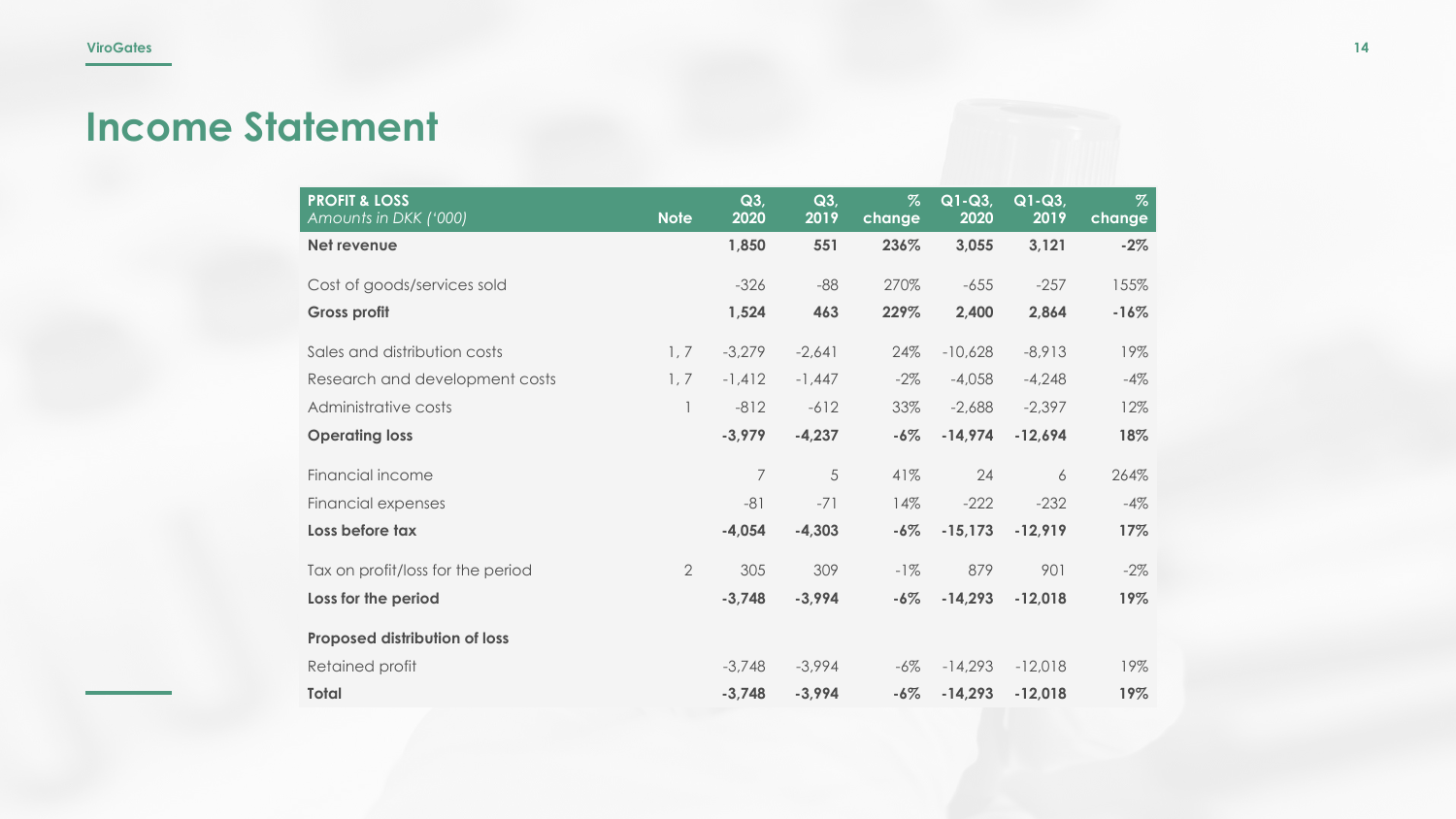## **Balance Sheet**

| <b>ASSETS</b><br>Amounts in DKK ('000)       | <b>Note</b>    | 30 Sep.<br>2020 | 30 Sep.<br>2019 | $\%$<br>change | 31 Dec.<br>2019 |  |
|----------------------------------------------|----------------|-----------------|-----------------|----------------|-----------------|--|
| Other plant, machinery, tools &<br>equipment |                | 495             | 257             | 93%            | 548             |  |
| <b>Tangible fixed assets</b>                 | 3              | 495             | 257             | 93%            | 548             |  |
| Rent deposit and other receivables           |                | 171             | 279             | $-39%$         | 167             |  |
| <b>Fixed asset investments</b>               | $\overline{4}$ | 171             | 279             | $-39%$         | 167             |  |
| <b>Fixed assets</b>                          |                | 666             | 536             | 24%            | 715             |  |
| Finished goods and goods for resale          |                | 586             | 741             | $-21%$         | 390             |  |
| <b>Inventories</b>                           |                | 586             | 741             | $-21%$         | 390             |  |
| Trade receivables                            |                | 1,324           | 129             | 929%           | 244             |  |
| Other receivables                            |                | 97              | $\circ$         |                | 838             |  |
| Corporation tax receivable                   |                | 2,092           | 2,831           | $-26%$         | 1,212           |  |
| Prepayments and accrued income               |                | 228             | 604             | $-62\%$        | 351             |  |
| <b>Receivables</b>                           |                | 3,741           | 3,563           | 5%             | 2,645           |  |
| <b>Cash and cash equivalents</b>             |                | 38,028          | 47,625          | $-20%$         | 41,407          |  |
| <b>Current assets</b>                        |                | 42,355          | 51,930          | $-18%$         | 44,442          |  |
| <b>Assets</b>                                |                | 43,021          | 52,466          | $-18%$         | 45,157          |  |

| <b>EQUITY AND LIABILITIES</b><br>Amounts in DKK ('000) | <b>Note</b> | 30 Sep.<br>2020 | 30 Sep.<br>2019 | %<br>change | 31 Dec.<br>2019 |
|--------------------------------------------------------|-------------|-----------------|-----------------|-------------|-----------------|
|                                                        |             |                 |                 |             |                 |
| Share capital                                          |             | 3,125           | 3,034           | $3\%$       | 3,034           |
| Retained profit                                        |             | 32,631          | 45,958          | $-29\%$     | 39,181          |
| Equity                                                 | 5           | 35,756          | 48,992          | $-27%$      | 42,215          |
| Trade payables                                         |             | 1.022           | 1,385           | $-26\%$     | 927             |
| Other liabilities                                      |             | 6,243           | 2.089           | 199%        | 2.015           |
| <b>Current liabilities</b>                             |             | 7.265           | 3.474           | 109%        | 2.942           |
| <b>Liabilities</b>                                     |             | 7.265           | 3.474           | 109%        | 2,942           |
| <b>Equity and liabilities</b>                          |             | 43,021          | 52,466          | -18%        | 45,157          |
|                                                        |             |                 |                 |             |                 |

Contingencies 6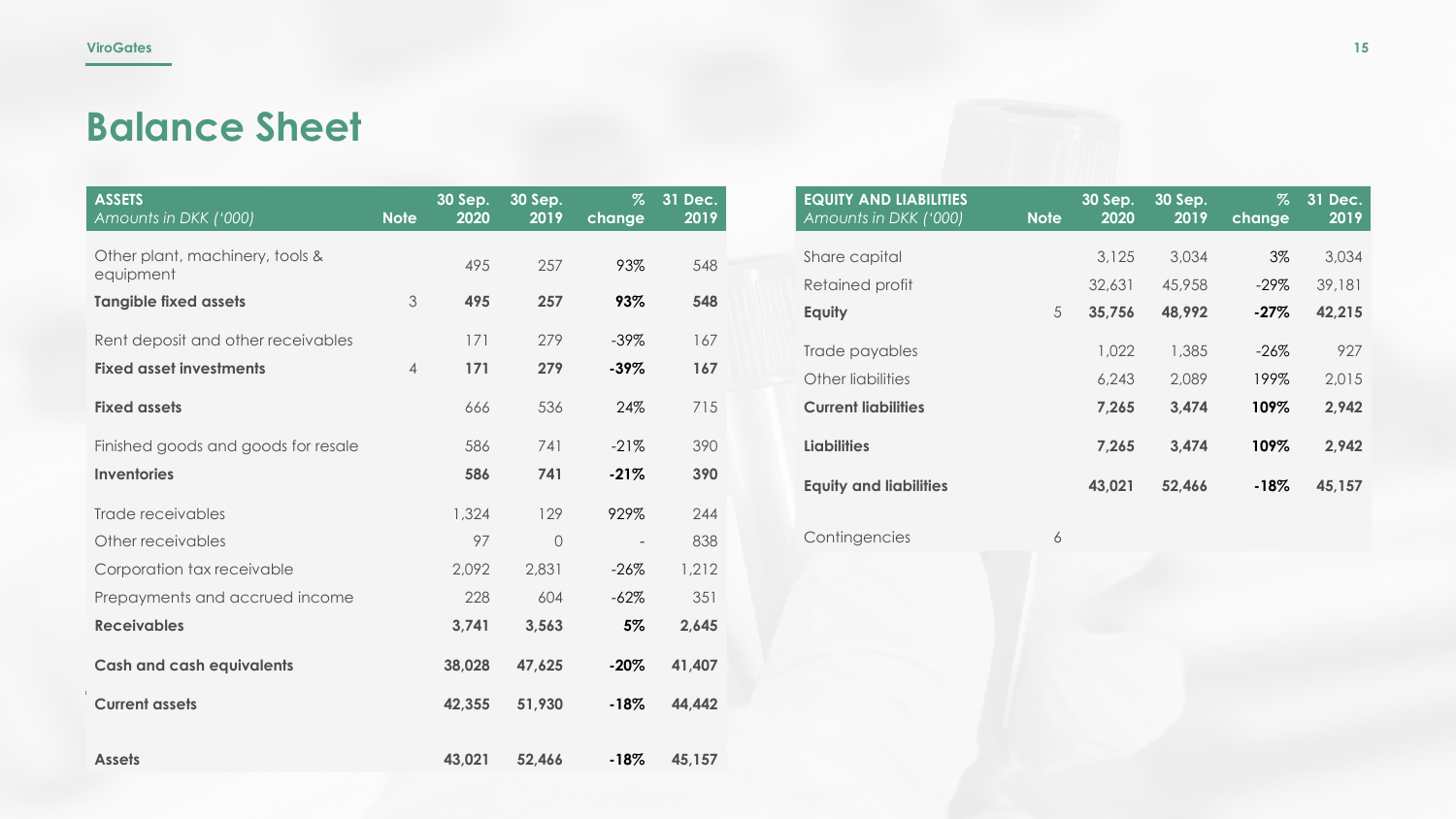## **Cash Flow Statement**

| <b>CASH FLOW</b><br>Amounts in DKK ('000)                    | <b>Note</b> | Q3<br>2020 | Q3<br>2019          | $\%$<br>change           | $Q1-Q3$<br>2020 | $Q1-Q3$<br>2019 | $\%$<br>change |
|--------------------------------------------------------------|-------------|------------|---------------------|--------------------------|-----------------|-----------------|----------------|
| Profit/loss for the period                                   |             | $-3,749$   | $-3,994$            | $-6\%$                   | $-14,293$       | $-12,018$       | 19%            |
| Reversed depreciation of the period                          |             | 59         | $\circlearrowright$ | $\overline{\phantom{a}}$ | 167             | 62              | 168%           |
| Reversed tax on profit/loss for the period                   |             | $-305$     | $-309$              | $-1\%$                   | $-879$          | $-901$          | $-2\%$         |
| Corporation tax received                                     |             | $\circ$    | $\circ$             |                          | $\circ$         | $\bigcirc$      |                |
| Change in inventory                                          |             | $-98$      | 88                  | $-211%$                  | $-196$          | $-47$           | 313%           |
| Change in receivables                                        |             | $-266$     | 1,827               | $-115%$                  | $-217$          | $-244$          | $-11%$         |
| Change in current liabilities (ex bank and tax)              |             | 3,073      | 51                  | 5,968%                   | 4,321           | 1,062           | 307%           |
| <b>Cash flows from operating activity</b>                    |             | $-1,285$   | $-2,338$            | $-45%$                   | $-11,097$       | $-12,087$       | $-8%$          |
| Purchase of tangible fixed assets                            |             | $-114$     | $-202$              | $-44%$                   | $-114$          | $-202$          | $-44%$         |
| Purchase of financial assets                                 |             | $-4$       | $\circlearrowright$ | $\overline{\phantom{a}}$ | $-4$            | $-169$          | $-98%$         |
| <b>Cash flows from investing activity</b>                    |             | $-118$     | $-202$              | $-42%$                   | $-118$          | $-371$          | $-68%$         |
| Subscription of Share Capital                                |             | $\bigcirc$ | $\bigcirc$          | $\overline{\phantom{a}}$ | 7,835           | $\bigcirc$      |                |
| <b>Cash flows from financing activity</b>                    |             | $\bf{0}$   | $\mathbf 0$         | $\overline{\phantom{a}}$ | 7,835           | $\bf{0}$        |                |
| Change in cash and cash equivalents                          |             | $-1,403$   | $-2,540$            | $-45%$                   | $-3,380$        | $-12,458$       | $-73%$         |
| Cash and cash equivalents at 1 January                       |             | 39,431     | 50,165              | $-21%$                   | 41,408          | 60,083          | $-31%$         |
| Cash and cash equivalents at end of period                   |             | 38,028     | 47,625              | $-20%$                   | 38,028          | 47,625          | $-20%$         |
| Specification of cash and cash equivalents at end of period: |             |            |                     |                          |                 |                 |                |
| Cash and cash equivalents                                    |             | 38,028     | 47,625              | $-20%$                   | 38,028          | 47,625          | $-20%$         |
| Cash and cash equivalents, net debt                          |             | 38,028     | 47,625              | $-20%$                   | 38,028          | 47,625          | $-20%$         |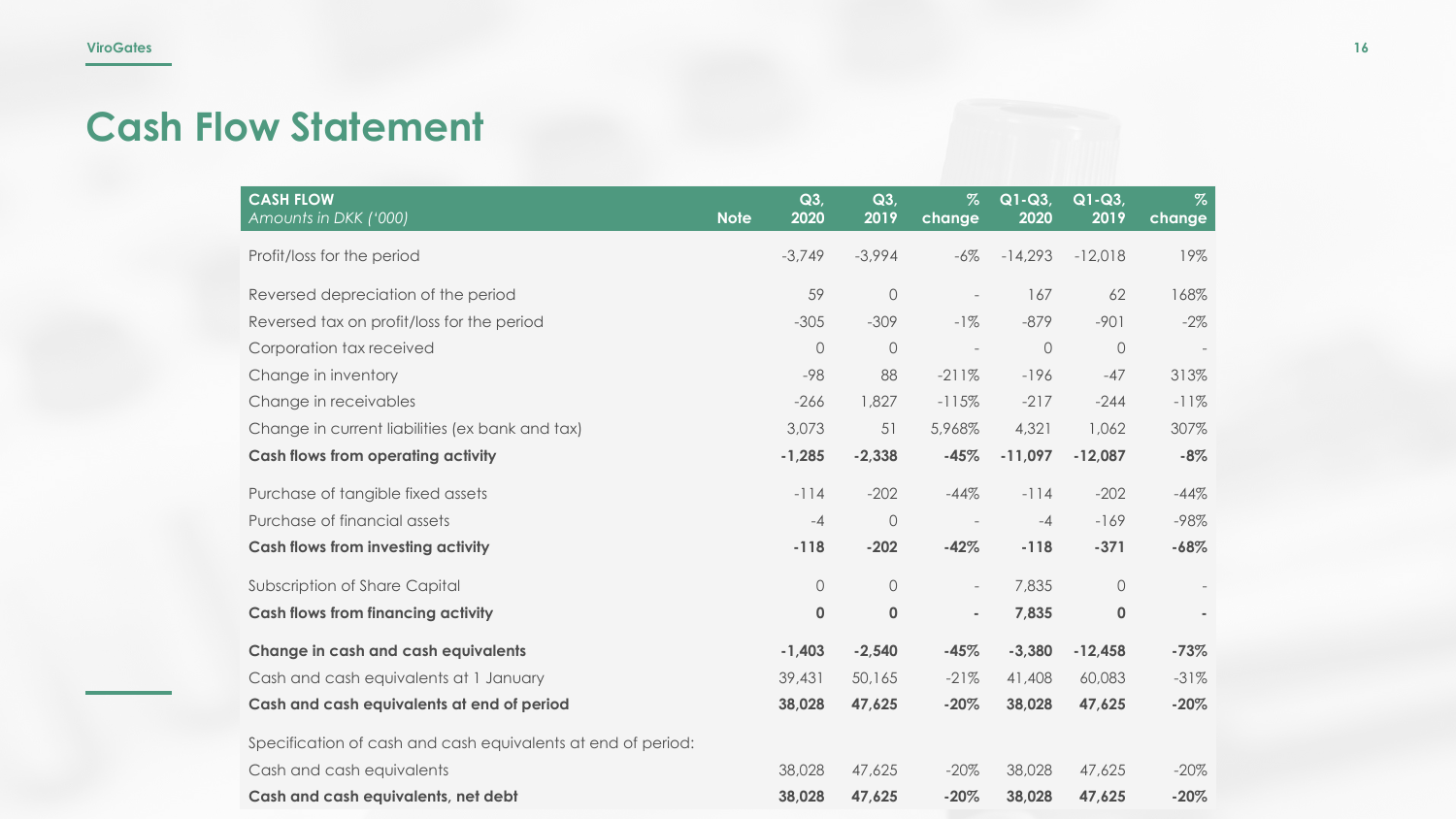## **Notes to the financial statements**

#### **<sup>1</sup> Staff costs**

| Amounts in DKK<br>$(1000)$ unless<br>otherwise stated | Q3<br>2020 | Q3<br>2019 | %<br>change | $Q1-Q3$<br>2020 | $\overline{\mathsf{Q1\text{-}Q3}}$<br>2019 | Z<br>change |
|-------------------------------------------------------|------------|------------|-------------|-----------------|--------------------------------------------|-------------|
| Average number<br>of employees (#)                    | 14         | 10         | 40%         | 14              | 10                                         | 40%         |
| Sales & Marketing                                     | 2,027      | 1,354      | 50%         | 6.377           | 4.370                                      | 46%         |
| Research &<br>Development                             | 48         | 28         | 71%         | 147             | 109                                        | 35%         |
| Administration                                        | 485        | 593        | $-18%$      | 1,487           | 1,776                                      | $-16\%$     |
| <b>Total staff costs</b>                              | 2.561      | 1,975      | 30%         | 8,011           | 6.256                                      | $-2%$       |

The incentive programme for the board of directors and executive staff includes the option to subscribe to shares during the period until 2024 for up to 9 pct. of the present share capital at a pre-determined price.

#### **<sup>2</sup> Tax on profit/loss for the period**

| Amounts in<br>DKK ('000)               | Q3<br>2020 | Q3<br>2019 | %<br>change | $\overline{Q}$ 1-Q3,<br>2020 | $Q1-Q3$<br>2019 | Z<br><u>lchange </u> |
|----------------------------------------|------------|------------|-------------|------------------------------|-----------------|----------------------|
| Calculated<br>tax on taxable<br>income | 305        | 309        | $-1\%$      | 879                          | 901             | $-2\%$               |
| Total                                  | 305        | 309        | $-1\%$      | 879                          | 901             | $-2\%$               |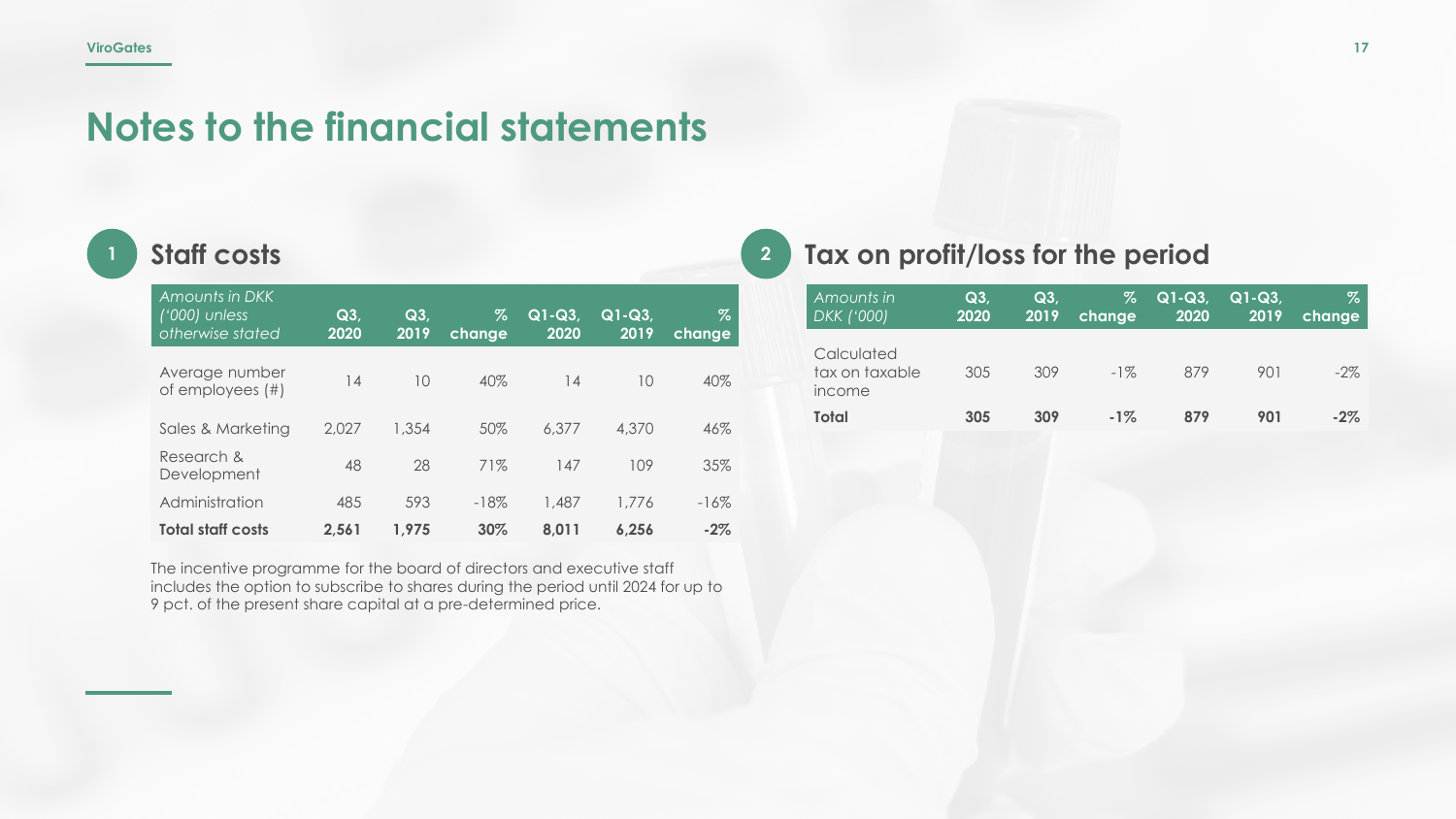## **Notes to the financial statements (continued)**

| I |
|---|
|   |
|   |

### **<sup>3</sup> Tangible fixed assets**

| Amounts in DKK ('000)                                       | 30 Sep.<br>2020 | 30 Sep.<br>2019 | %<br>change | 31 Dec.<br>2019 |
|-------------------------------------------------------------|-----------------|-----------------|-------------|-----------------|
| Other plants, machinery & equipment                         |                 |                 |             |                 |
| Cost at 1 January 2020 / 2019                               | 548             | 117             | 368%        | 118             |
| Additions                                                   | 114             | 202             | $-44%$      | 547             |
| <b>Disposals</b>                                            | 0               | $\Omega$        |             | $\Omega$        |
| Cost at Q3, 2020, Q3 2019, 2019                             | 662             | 319             | 168%        | 665             |
| Depreciation and impairment losses<br>at 1 July 2020 / 2019 | $\bigcap$       | $\bigcap$       |             | $\bigcap$       |
| Reversal of depreciation of assets<br>disposed of           | $\Omega$        | $\bigcap$       |             | $\Omega$        |
| Depreciation for the year                                   | 167             | 62              | 169%        | 116             |
| <b>Depreciation and impairment losses</b><br>at 2020, 2019  | 167             | 62              | 169%        | 116             |
| Carrying amount of 2020, 2019                               | 495             | 257             | 93%         | 548             |

#### **<sup>4</sup> Fixed asset investments**

| Amounts in DKK ('000)                 | 30 Sep.<br>2020 | 30 Sep.<br>2019 | Z<br>change | 31 Dec.<br>2019 |
|---------------------------------------|-----------------|-----------------|-------------|-----------------|
| Rent deposit and other<br>receivables |                 |                 |             |                 |
| Cost at 1 January 2020 / 2019         | 167             | 110             | 52%         | 110             |
| Additions                             | 4               | 169             | -98%        | 57              |
| Cost at Q3 2020, Q3 2019, 2019        | 171             | 279             | $-39\%$     | 167             |
| Carrying amount of 2020, 2019         | 171             | 279             | $-39\%$     | 167             |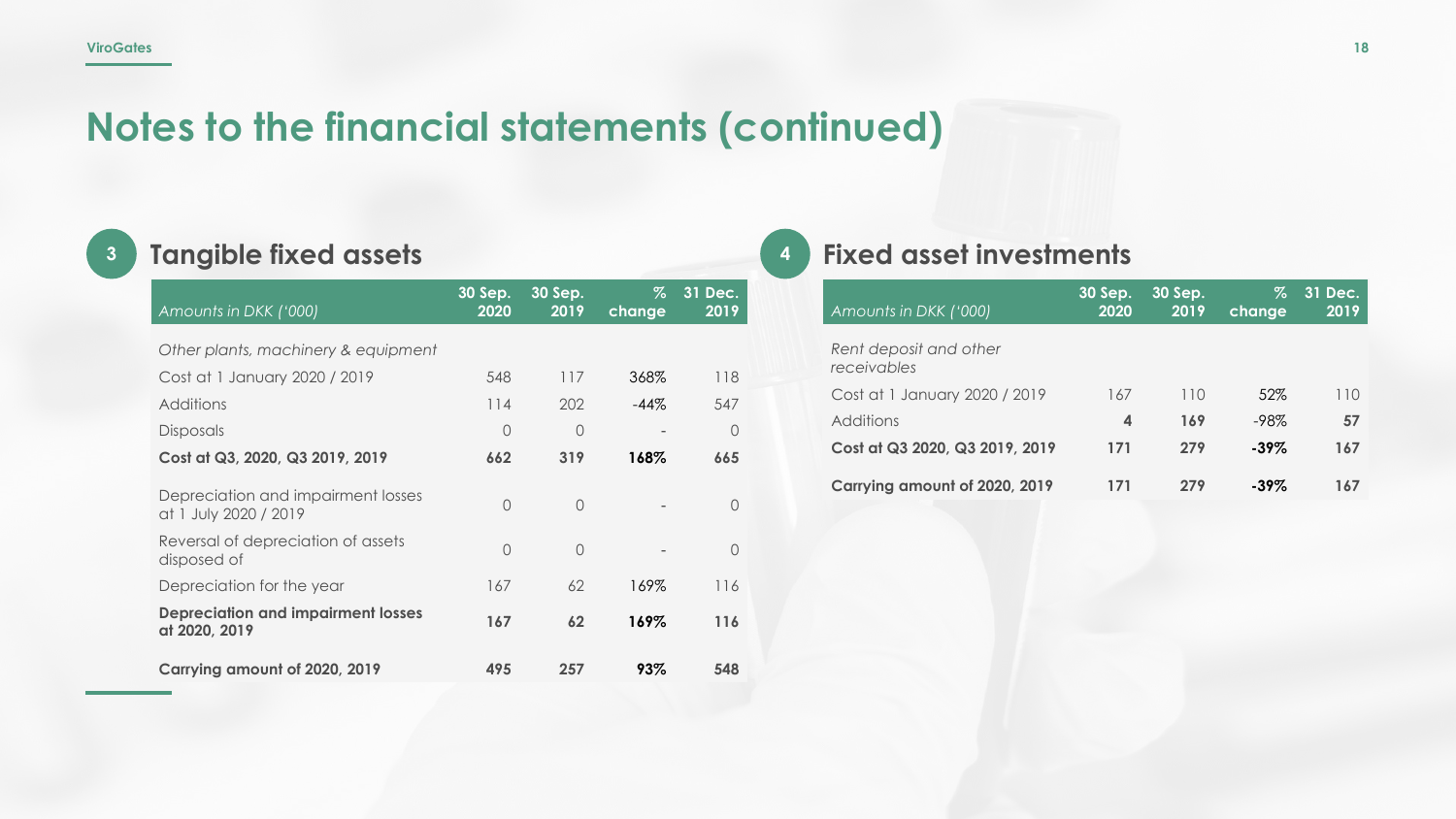## **Notes to the financial statements (continued)**

### **<sup>5</sup> Equity**

| <b>Amounts in DKK</b>                               | 30 Sep.<br>2020 | 30 Sep.<br>2019 | % change | 31 Dec.<br>2019 |
|-----------------------------------------------------|-----------------|-----------------|----------|-----------------|
| Share capital                                       | 3,034,347       | 3,034,347       | $0\%$    | 3,034,347       |
| Retained profit                                     | 39,179,864      | 57,976,672      | $-32\%$  | 57,976,672      |
| Equity at 1 January                                 | 42,214,211      | 61,011,019      | $-31%$   | 61,011,019      |
| Capital increase (share<br>capital)                 | 91.079          | 0               |          | $\bigcirc$      |
| Capital increase<br>(retained profit)               | 7,743,990       | 0               |          | $\bigcap$       |
| Proposed distribution of<br>loss to retained profit | $-14,293,238$   | $-12,018,463$   | 19%      | $-18,796,805$   |
| <b>Equity end of period</b>                         | 35,756,043      | 48,992,556      | $-27\%$  | 42.214.216      |

The Company's share capital consists of 3.125.426 shares of nom. 1 kr.

The Company has 2.585 treasury shares of nom. 1 kr. which equals 0,1% of the total share capital.

Under a resolution passed by the General Meeting, the Company may acquire treasury shares up to 10% of the share capital. Treasury shares are acquired for purposes of incentive programs for consultants and employees of the company

#### **<sup>6</sup> Contingencies**

The Company has entered into an agreement for office rent with a notice of termination period of 29 months. There is a liability of DKK ('000) 1,252.

#### **<sup>7</sup> Other external expenses**

| Amounts in<br>% of total<br>expenses                            | Q3<br>2020 | $Q3$ ,<br>2019 | Z<br>change | $Q1-Q3$<br>2020 | $Q1-Q3,$<br>2019 | %<br>change |
|-----------------------------------------------------------------|------------|----------------|-------------|-----------------|------------------|-------------|
| R&D<br>expenses<br>(incl. staff)<br>in % of total<br>expenses   | 25.66%     | 30.79%         | $-17\%$     | 23.35%          | 27.30%           | $-14%$      |
| Sales<br>expenses<br>(incl. staff)<br>in % of total<br>expenses | 59.58%     | 56.19%         | $6\%$       | 61.17%          | 57.29%           | $7\%$       |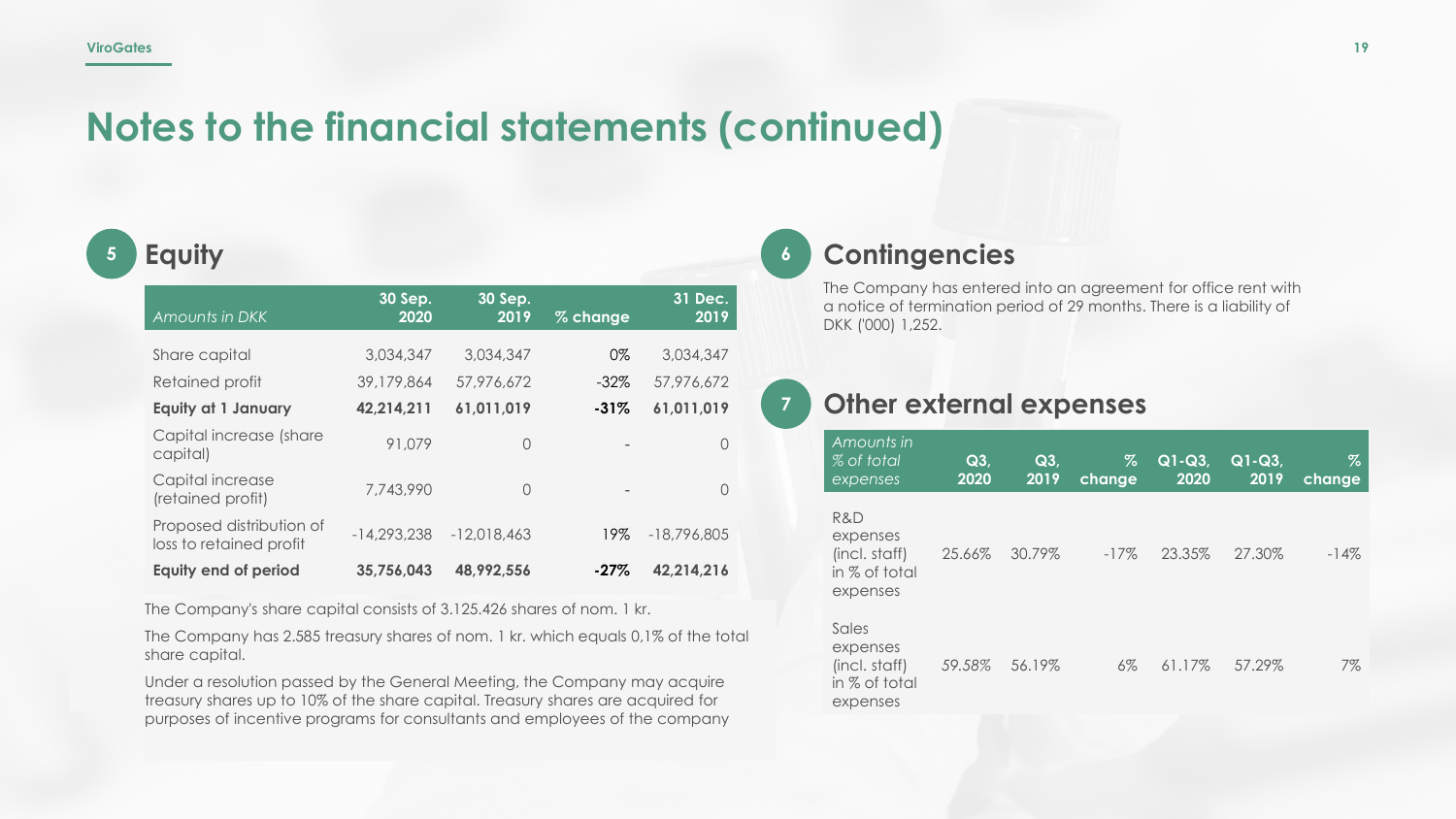| <b>Summary</b>              |  |
|-----------------------------|--|
| <b>Management review</b>    |  |
| <b>Financial statements</b> |  |

**Statement by the Board and Executive Management 20**